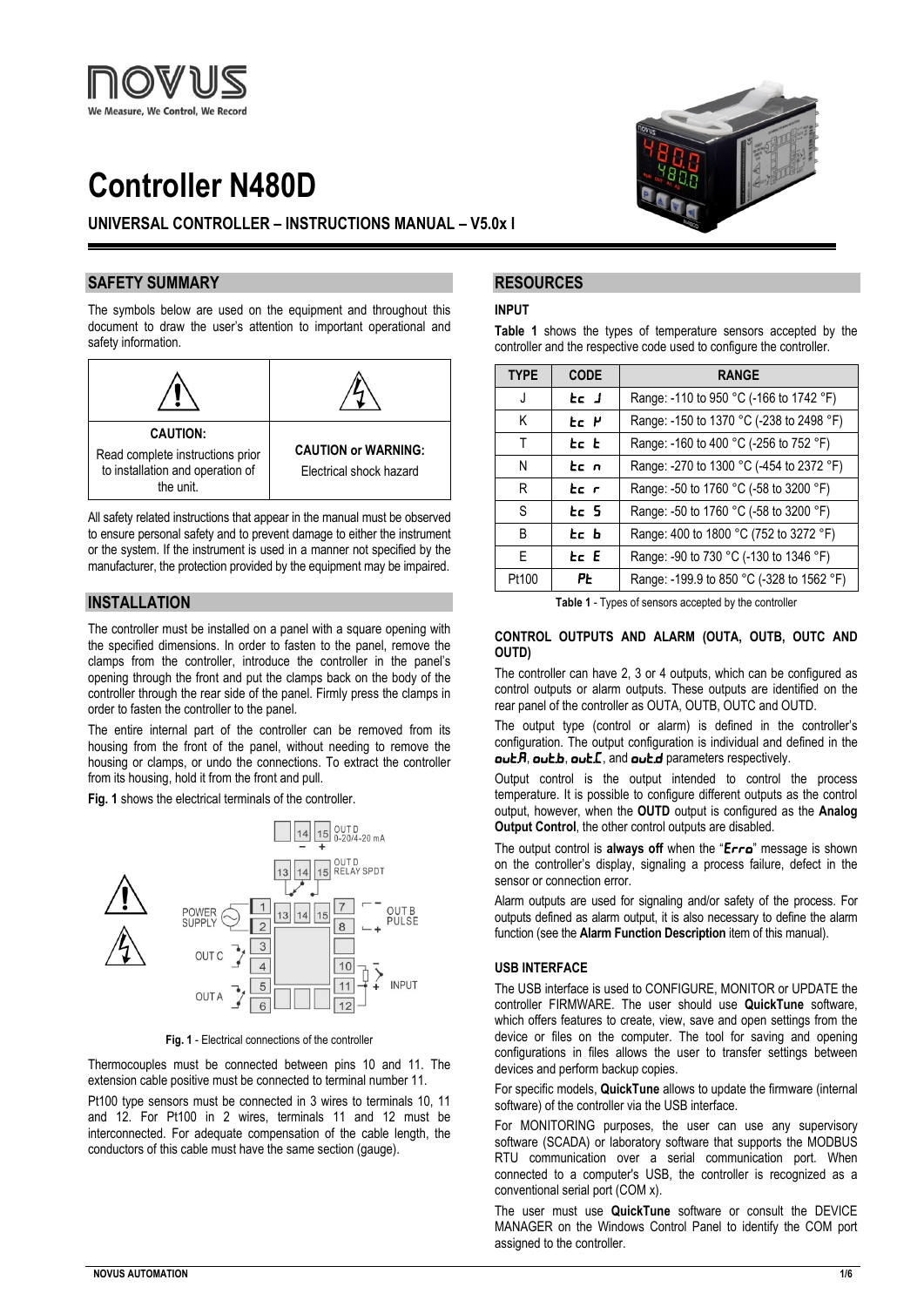The user should consult the mapping of the MODBUS memory in the controller's communication manual and the documentation of the supervision software to start the MONITORING process.

Follow the procedure below to use the USB communication of the device:

- 1. Download **QuickTune** software from our website and install it on the computer. The USB drivers necessary for operating the communication will be installed with the software.
- 2. Connect the USB cable between the device and the computer. The controller does not have to be connected to a power supply. The USB will provide enough power to operate the communication (other device functions may not operate).
- 3. Run the **QuickTune** software, configure the communication and start the device recognition.



The USB interface IS NOT SEPARATE from the signal input (PV) or the controller's digital inputs and outputs. It is intended for temporary use during CONFIGURATION and MONITORING periods. For the safety of people and equipment, it must only be used when the piece of equipment is completely disconnected from the input/output signals. Using the USB in any other type of connection is possible but requires a careful analysis by the person responsible for installing it.

# **CONFIGURATION AND OPERATION**

Prior to first operation the controller should be fully configured. The user must set basic parameters as temperature type  $(E\blacktriangleright P\blacktriangleright E)$ , the desired control set point ( $5P$ ), the alarms set points ( $\overline{A}$  1SP and  $\overline{R}$ 2SP), etc.

Configuration can be performed either directly on the controller or via the USB interface once **QuickTune** software has been installed on the computer to be used. Once connected to USB, the device will be recognized as a serial communication (COM) port operating with Modbus RTU protocol.

Through the USB interface, even if disconnected from the power supply, the configuration performed in a piece of equipment can be can be saved in a file and repeated in other pieces of equipment that require the same configuration.

## **PARAMETERS FLOW CHART**

The programming parameters are organized in 5 different cycles (parameter groups):

- Operation cycle;
	- Tuning cycle;
		- Program cycle;
		- Input cycle;
			- Calibration cycle.

When Turned On, the controller displays the first screen of the Operation Cycle. This screen shows on the red display (top), the measured temperature value (PV) and also the **Set Point** value of the process (desired temperature for the process) on the green display (bottom). During operation, the controller continues showing this screen. In order to access other screens of this cycle, just press  $\boxed{\mathbf{P}}$ .

All other Cycles are accessed when changes are required to the controller's configuration. In order to access these cycles just **hold down** the  $\boxed{\mathbf{P}}$  key for approximately three seconds. After this time, the controller displays the first parameter of the next cycle (Tuning Cycle). Holding the key down for three seconds, the next cycle (Input Cycle) is also accessed.

Release the  $\boxed{\mathbf{P}}$  key in the desired cycle. Press the  $\boxed{\mathbf{P}}$  key again to access all other parameters of this cycle. The  $\overline{|\cdot\cdot\cdot|}$  key allows to return parameters within the cycle.

The upper display shows the parameter and the lower display shows the value of this parameter. The  $\boxed{\triangle}$  and  $\boxed{\overline{\overline{\overline{}}}}$  keys allow the operator to change the value of the shown parameter.

After accessing the last parameter of the cycle, the controller returns to the Operation cycle, indicating the temperature process and SP. With

the keyboard inactive for more than 20 seconds, the controller also returns to the Operation cycle.

The value of the changed parameter is saved to permanent memory and used by the controller when going to the next parameter, or if no key is pressed within 20 seconds.

## **PROTECTION OF CONFIGURATION**

The controller allows to protect the configuration elaborated by the user, avoiding unauthorized changes. The parameter **Protection**  $(Prab)$ , in the Calibration cycle, determines the protection strategy, limiting the access to particular cycles, as shown by the table below.

| <b>PROTECTION</b><br><b>LEVEL</b> | <b>PROTECTED CYCLES</b>                                                 |
|-----------------------------------|-------------------------------------------------------------------------|
|                                   | Only the Calibration cycle is protected.                                |
| 2                                 | Input and Calibration cycle.                                            |
| 3                                 | Program, Input and Calibration cycle.                                   |
|                                   | Tuning, Program, Input and Calibration cycle.                           |
| 5                                 | Operation (except SP), Tuning, Program, Input and<br>Calibration cycle. |
|                                   | All cycles are protected.                                               |

**Table 2** – Levels of Protection for the Configuration

## **Access Password**

The protected cycles, when accessed, request the user to provide the **Access Password** for granting permission to change the configuration of the parameters on these cycles.

The prompt **PR55** precedes the parameters on the protected cycles.

If no password is entered, the parameters of the protected cycles can only be visualized.

The Access Password is defined by the user in the parameter Password Change (PRS.E), present in the Calibration cycle.

The new controllers leave the factory with the access password defined as **1111**.

#### **Protection of the access password**

The controller provides a security system that helps prevent input of numerous passwords trying to get the correct password. When 5 invalid passwords in a row are identified, the controller stops accepting passwords for 10 minutes.

#### **Master Password**

The Master Password is intended for allowing the user to define a new password in the event of it being forgotten. The Master Password doesn't grant access to all parameters, only to the Password Change parameter (PR5C). After defining the new password, the protected parameters may be accessed (and modified) using this new password.

The master password is made up by the last three digits of the serial number of the controller **added** to the number 9000.

As an example, for the equipment with serial number 07154321, the master password is 9 3 2 1.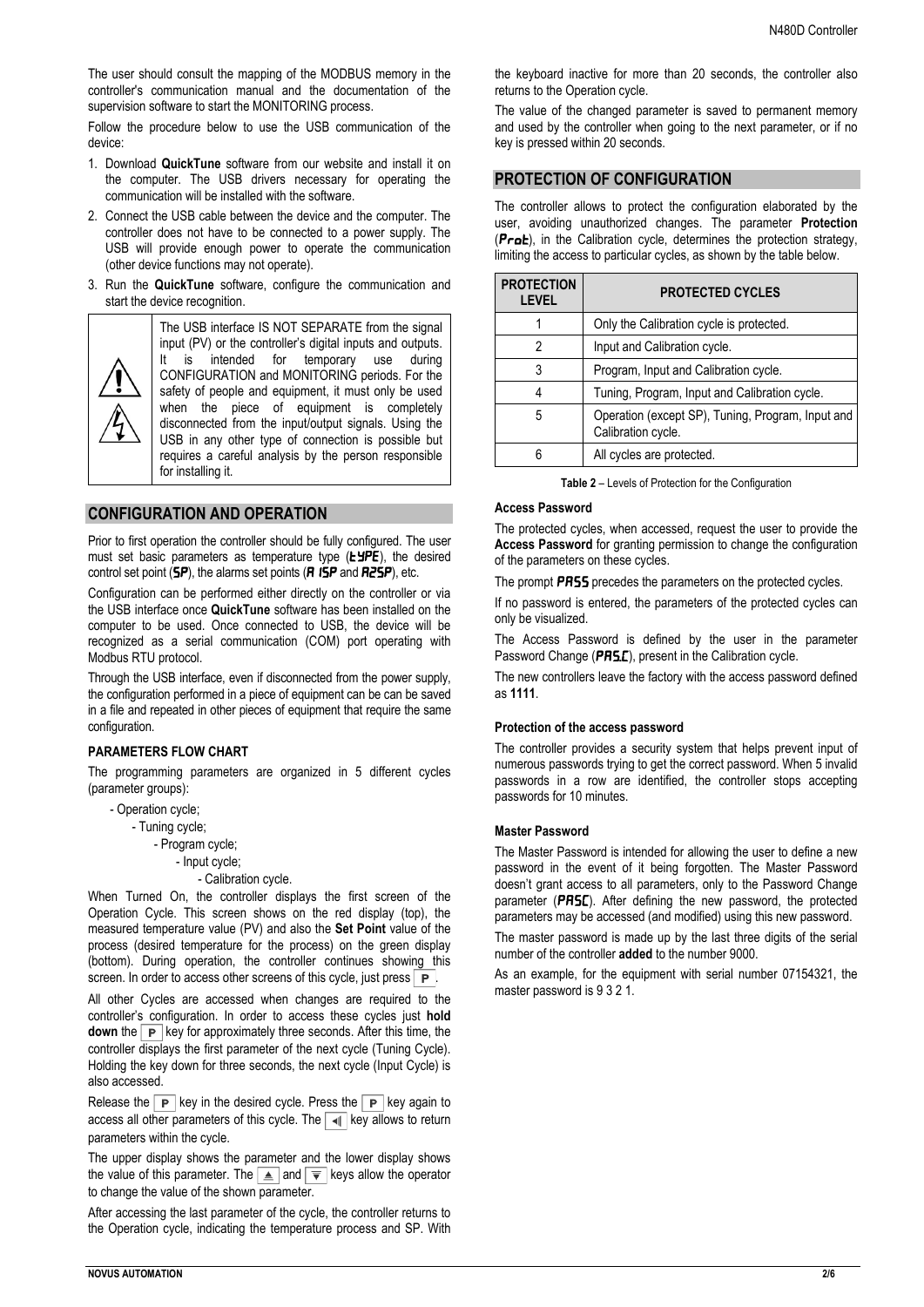# **OPERATION CYCLE**

| <b>TEMPERATURE</b><br><b>INDICATION</b><br><b>Control Set</b><br>Point | Temperature indication (PV) and control set point.<br>When turned on, the controller indicates the process<br>temperature on the upper display. The lower display<br>shows the SP value, which is the desired temperature<br>for the process.                                                                                                                                                              |  |  |
|------------------------------------------------------------------------|------------------------------------------------------------------------------------------------------------------------------------------------------------------------------------------------------------------------------------------------------------------------------------------------------------------------------------------------------------------------------------------------------------|--|--|
| rAŁE<br>Rate                                                           | Temperature increase rate. It allows the user to define<br>the increase or decrease characteristic of the process<br>to<br>value<br>temperature, the current value<br>the<br>programmed in SP. The rate is defined in Degrees per<br>minute. It is adjustable from 0.0 to 100.0 °C per<br>minute.<br>It is available when the Rate option is selected in the<br><b>Pr.EY</b> parameter of the Input cycle. |  |  |
| F SP                                                                   | Cycle Time: Time interval in minutes, that the process<br>must remain in the temperature defined in SP.<br>Adjustable from 0 to 9999.<br>It is available when the Rate option is selected in the<br><b>Pr.EY</b> parameter of the Input cycle.                                                                                                                                                             |  |  |
| E Pr<br>Enable<br>Program                                              | Program Execution. It determines the cycle and ramp<br>program execution.<br>4ES -<br>Executes program;<br>Does not execute program.<br>no<br>With enabled outputs $(run= 4E5)$ , the selected<br>program immediately enters in execution.<br>It is available when the Pr option is selected in the<br>Pr.EY parameter of the Input cycle.                                                                 |  |  |
| run<br>Run                                                             | Screen that enables or disables action of the<br>controller over the process. It acts as a switch, turning<br>the controller on or off.<br>YE 5.<br>Outputs enables;<br>Outputs not enabled.<br>no                                                                                                                                                                                                         |  |  |

# **TUNING CYCLE**

| 8.un<br>Auto tune          | AUTO-TUNE. It enables automatic tuning of the PID<br>parameters (Pb, Ir, db). See chapter Auto tuning of<br>PID Parameters herein for more details.                                                                             |
|----------------------------|---------------------------------------------------------------------------------------------------------------------------------------------------------------------------------------------------------------------------------|
|                            | Automatic tuning off;<br>no                                                                                                                                                                                                     |
|                            | YES –<br>Execute automatic tuning.                                                                                                                                                                                              |
| ΡЬ<br>Proportional<br>hand | <b>PROPORTIONAL BAND.</b> Value of the term <b>P</b> of the<br>control mode PID. In percentage of the maximum<br>span of the input type.<br>When set to zero (0), control action is ON/OFF.<br>Adjust of between 0 and 500.0 %. |
| Ir<br>Integral rate        | <b>INTEGRAL RATE.</b> Value of the term I of the control<br>mode PID, in repetitions per minute. This constant is<br>not used when controller is set to ON/OFF action<br>(РЬ=0).                                                |
|                            | Adjustable between 0.00 and 55.20.                                                                                                                                                                                              |
|                            |                                                                                                                                                                                                                                 |
| dŁ<br>derivative time      | <b>DERIVATIVE TIME.</b> Value of the term <b>D</b> of the control<br>mode PID, in seconds. This constant is not used when<br>controller is set to ON/OFF action ( $Pb=0$ ).<br>Ajustable between 0 and 250.                     |
| ЕE<br>Cycle time           | <b>CYCLE TIME.</b> Pulse Width Modulation (PWM) period<br>in seconds. This constant is not used when controller<br>is set to ON/OFF action $(PL=0)$ .<br>Adjustable between 0.5 and 99.99                                       |
| HYSE<br><b>HYSterisis</b>  | <b>CONTROL HYSTERESIS.</b> Hysteresis for ON/OFF<br>control (set in temperature units).<br>This parameter is only used when the controller is in<br>ON/OFF mode $(Ph=0)$ .                                                      |

## **PROGRAM CYCLE**

| Ptol<br>Program<br>Tolerance     | Maximum admitted deviation of PV with respect to SP. If<br>exceeded, the program execution is suspended (the<br>internal timer freezes) until the deviation be returns back<br>within the defined tolerance.<br>The value 0 (zero) disables the function. |                                                                                                                                                                                                                                                                                                                                                                                                                                        |  |
|----------------------------------|-----------------------------------------------------------------------------------------------------------------------------------------------------------------------------------------------------------------------------------------------------------|----------------------------------------------------------------------------------------------------------------------------------------------------------------------------------------------------------------------------------------------------------------------------------------------------------------------------------------------------------------------------------------------------------------------------------------|--|
| PSPO<br>PSP9<br>Program SP       | Program SP's, 0 to 9. Group of 10 values of SP that<br>define the Ramp and Soak profile segments.                                                                                                                                                         |                                                                                                                                                                                                                                                                                                                                                                                                                                        |  |
| PE I<br>PE9<br>Program Time      | Time intervals of the program segments. It defines the<br>duration in minutes, of each of the 9 program<br>segments. Configurable between 0 and 9999 minutes.                                                                                             |                                                                                                                                                                                                                                                                                                                                                                                                                                        |  |
| PE 1<br>PE 9<br>Program<br>event | oFF<br>R I<br>R2 I<br>R IRZ<br>as " <b>r5</b> ".                                                                                                                                                                                                          | Program segment alarm (Event Alarm). Parameters<br>that define the alarm must be activated during the<br>execution of a certain program segment:<br>Do not activate alarm in this segment.<br>Activate alarm 1 when program reaches this<br>segment.<br>Activate alarm 2 when program reaches this<br>segment.<br>Activate alarms 1 and 2 when program<br>reaches this segment.<br>The alarms chosen must have its function configured |  |
| r PE.P<br>Repeat<br>Program      | It determines the number of times the program must be<br>REPEATED, besides the initial execution. Configurable<br>between 0 and 9999 times. After the last execution, all<br>controller outputs are turned off (RUN = OFF).                               |                                                                                                                                                                                                                                                                                                                                                                                                                                        |  |

## **INPUT CYCLE**

| <b>LYPE</b><br><b>fYPE</b>   |                                                                                 | <b>INPUT TYPE.</b> Selects the input signal type to be<br>connected to the process variable input. Refer to<br>Table 1 for the available options.<br>This must be the first parameter to be configured. |
|------------------------------|---------------------------------------------------------------------------------|---------------------------------------------------------------------------------------------------------------------------------------------------------------------------------------------------------|
| dPPo<br><b>Decimal Point</b> | <b>DECIMAL POINT.</b> Defines the decimal point position.                       |                                                                                                                                                                                                         |
| un ib<br>unit                | <b>UNIT.</b> Defines the indication unit in Celsius or<br>Fahrenheit.           |                                                                                                                                                                                                         |
|                              | Е                                                                               | Celsius degrees $(^{\circ}C)$ ;                                                                                                                                                                         |
|                              | F                                                                               | Fahrenheit degrees (°F);                                                                                                                                                                                |
| RCE                          |                                                                                 | <b>CONTROL ACTION:</b>                                                                                                                                                                                  |
| <b>ACtion</b>                | гE<br><b>Reverse action.</b> Generally used for                                 |                                                                                                                                                                                                         |
|                              |                                                                                 | heating.                                                                                                                                                                                                |
|                              | d Ir                                                                            | Direct action. Generally used for                                                                                                                                                                       |
|                              |                                                                                 | cooling.                                                                                                                                                                                                |
| out R                        | <b>OUTA, OUTB, OUTC and OUTD function:</b>                                      |                                                                                                                                                                                                         |
| outb                         | oFF<br>Output not used:                                                         |                                                                                                                                                                                                         |
| out[                         | $E$ r $L$                                                                       | Output defined as control output;                                                                                                                                                                       |
| outd                         | R I                                                                             | Output defined as alarm output 1;                                                                                                                                                                       |
|                              | R2                                                                              | Output defined as alarm output 2;                                                                                                                                                                       |
|                              | C.020 I                                                                         | Output defined as control output 0-20<br>mA (only for OUTD);                                                                                                                                            |
|                              | <b>C.420</b>                                                                    | Output defined as control output 4-20<br>mA (only for OUTD).                                                                                                                                            |
| SPL L                        | <b>SETPOINT</b>                                                                 | <b>I</b> OW<br>LIMIT.<br>minimum<br><b>Selects</b>                                                                                                                                                      |
| <b>SP Low Limit</b>          | adjustment for parameters relative to the SP $(5P, 1P)$<br><b>R ISP, R2SP).</b> |                                                                                                                                                                                                         |
| <b>SPHL</b>                  | <b>SFTPOINT</b><br>HIGH LIMIT.<br><b>Selects</b><br>maximum                     |                                                                                                                                                                                                         |
| <b>SP High Limit</b>         | adjustment for parameters relative to the SP (SP,<br>R 15P, R25P).              |                                                                                                                                                                                                         |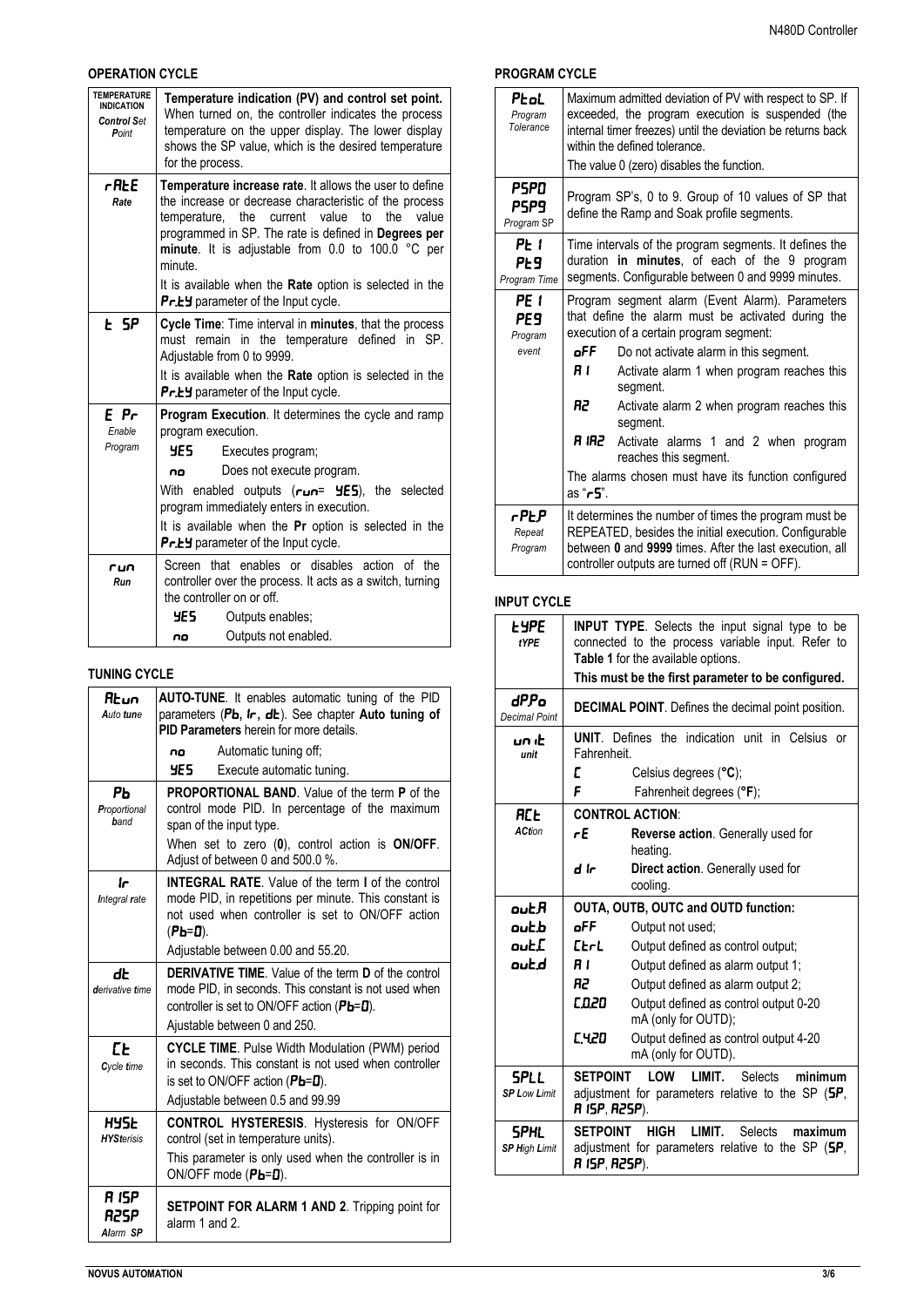| oFF5                                  | <b>OFFSET FOR PV.</b> Parameter that allows adding a                                                                                                                                        |                                                          |
|---------------------------------------|---------------------------------------------------------------------------------------------------------------------------------------------------------------------------------------------|----------------------------------------------------------|
| <b>OFFSet</b>                         | value to PV to generate an indication displacement.                                                                                                                                         |                                                          |
| R IFu                                 | <b>ALARM FUNCTION 1 AND 2. See Table 4 for</b>                                                                                                                                              |                                                          |
| R2Fu                                  | description of functions and code to be programmed                                                                                                                                          |                                                          |
| <b>Alarm Function</b>                 | in these screens.                                                                                                                                                                           |                                                          |
| я інч                                 | <b>ALARM HYSTERESIS 1 AND 2. Defines</b>                                                                                                                                                    |                                                          |
| R2HY                                  | the                                                                                                                                                                                         |                                                          |
| Alarm                                 | difference between the measured value when the                                                                                                                                              |                                                          |
| <b>HY</b> steresis                    | alarm is activated and the value that is deactivated.                                                                                                                                       |                                                          |
| я њі<br>R2Ы.<br><b>Alarm Blocking</b> | Initial alarm block:<br>YES .<br>no                                                                                                                                                         | Enables initial block;<br>Does not enable initial block. |
| Prey<br><b>Program Type</b>           | Type of program to be adopted by controller:<br>nonE<br>Does not adopt any type of program;<br>rALE<br>Adopts ramp to cycle function;<br>ProG<br>Adopts complete Ramp and Cycle<br>program. |                                                          |

#### **CALIBRATION CYCLE**

All types of input and output are calibrated at the factory. If recalibration is required, it must be performed by a specialist.

If this cycle is accessed accidentally, pass through all parameters without making changes to their values.

| PRSS      | Password. Input of the Access Password.                                                                                                                                                                                                                                                                                        |  |  |
|-----------|--------------------------------------------------------------------------------------------------------------------------------------------------------------------------------------------------------------------------------------------------------------------------------------------------------------------------------|--|--|
|           | This parameter is presented before the protected<br>cycles. See item Protection of Configuration.                                                                                                                                                                                                                              |  |  |
| InLE      | Input low calibration. Enter the value corresponding<br>to the low scale signal applied to the analog input.                                                                                                                                                                                                                   |  |  |
| inHC      | Input high calibration. Enter the value corresponding<br>to the full scale signal applied to the analog input.                                                                                                                                                                                                                 |  |  |
| OuLC      | <b>Output low calibration.</b> Enter of the value measured<br>at the analog output.                                                                                                                                                                                                                                            |  |  |
| 0.HC      | <b>Output high calibration.</b> Enter of the value<br>measured at the analog output.                                                                                                                                                                                                                                           |  |  |
| r5Er      | Restore. Restores the factory calibration for all input,<br>output<br>and<br>remote<br>SP,<br>disregarding<br>analog<br>modifications carried out by the user.                                                                                                                                                                 |  |  |
| <b>LJ</b> | <b>Cold junction.</b> Adjusts the of cold junction<br>temperature value.                                                                                                                                                                                                                                                       |  |  |
| PRSC      | Password. Allows defining a new access password,<br>always different from zero.                                                                                                                                                                                                                                                |  |  |
| Prot      | <b>Protection.</b> Sets up the Cycle of Protection:<br>Only the Calibration cycle is protected;<br>1<br>2<br>Input and Calibration cycle;<br>Е<br>Program, Input and Calibration cycle;<br>ч<br>Tuning, Program, Input and Calibration cycle;<br>5.<br>Operation (except SP), Tuning, Program, Input<br>and Calibration cycle; |  |  |
|           | 6.<br>All cycles are protected.                                                                                                                                                                                                                                                                                                |  |  |

# **TYPE OF ADOPTED PROGRAM**

Two forms of program execution are available in the controller. The **Program Type** (Pr.EY) parameter allows user to choose between **Ramp to Cycle (rREE)** and a complete **Ramp and Cycle** program  $(Pr)$ . User can also choose to not execute any type of program  $(nonE)$ .

# **PROGRAMS OF RAMP AND SOAK**

Available when the  $r$ REE option in the Pr.EY parameter is selected.

The controller allows the process temperature to vary gradually from an initial value until a specified final value, determining a Ramp-like behavior. The initial value of the Ramp will always be the process initial temperature (PV). The final value will always be the value defined in SP.

User determines the increase (or decrease) speed of the ramp in the "rAtE" parameter, which defines a temperature variation rate in **degrees per minute**. In order to disable the Ramp function, program the value **0.0**.

When the SP value is reached, the controller starts to control the process in SP (cycle) by an interval of time or indefinitely.

The  $E$   $SP$  parameter, adjustable between 0 and 9999 minutes, determines the cycle duration. At the end of the cycle, the control is disabled (run = no) and all outputs are turned off. With value 0 in **E 5P** the control continues indefinitely without time limit.

As alarm can be associated at the end of the cycle. The End.t Alarm Function determines that an alarm is activated at the end of the cycle. Valid only with  $\mathbf{E}$  **SP**  $\neq$  0.



**Fig. 2** - Level Ramp Function

Upon returning from a power failure, the controller automatically restarts the execution of the Ramp to Level function. If the PV value is smaller than the SP value, the Ramp restarts at this point until it reaches SP. If the temperature is equal to SP, Level execution is restarted.

#### **COMPLETE LEVEL AND RAMP PROGRAM**

Available when the  $Pr$  option is selected in the  $Pr.EY$  parameter.

The controller allows to elaborate one temperature ramp and level program. This program is created from the SP value definition and time intervals, defining up to nine (9) **program segments**.

The figure below shows a program model with 9 segments:



The program created is permanently stored in the controller's memory. It can be modified freely, executed when necessary and repeated as often as necessary.

In order to execute a program:

- 1 Turn off outputs  $(run=na)$ ;
- 2 Enable execution of parameter  $E.P 4E5$ ;
- 3 Trigger start turning on outputs:  $(r_{\text{min}} = 4E5)$ .

Once a program is initiated, the controller starts to automatically generate the SP values defined for each program segment. SP adjustment in the indication screen remains blocked.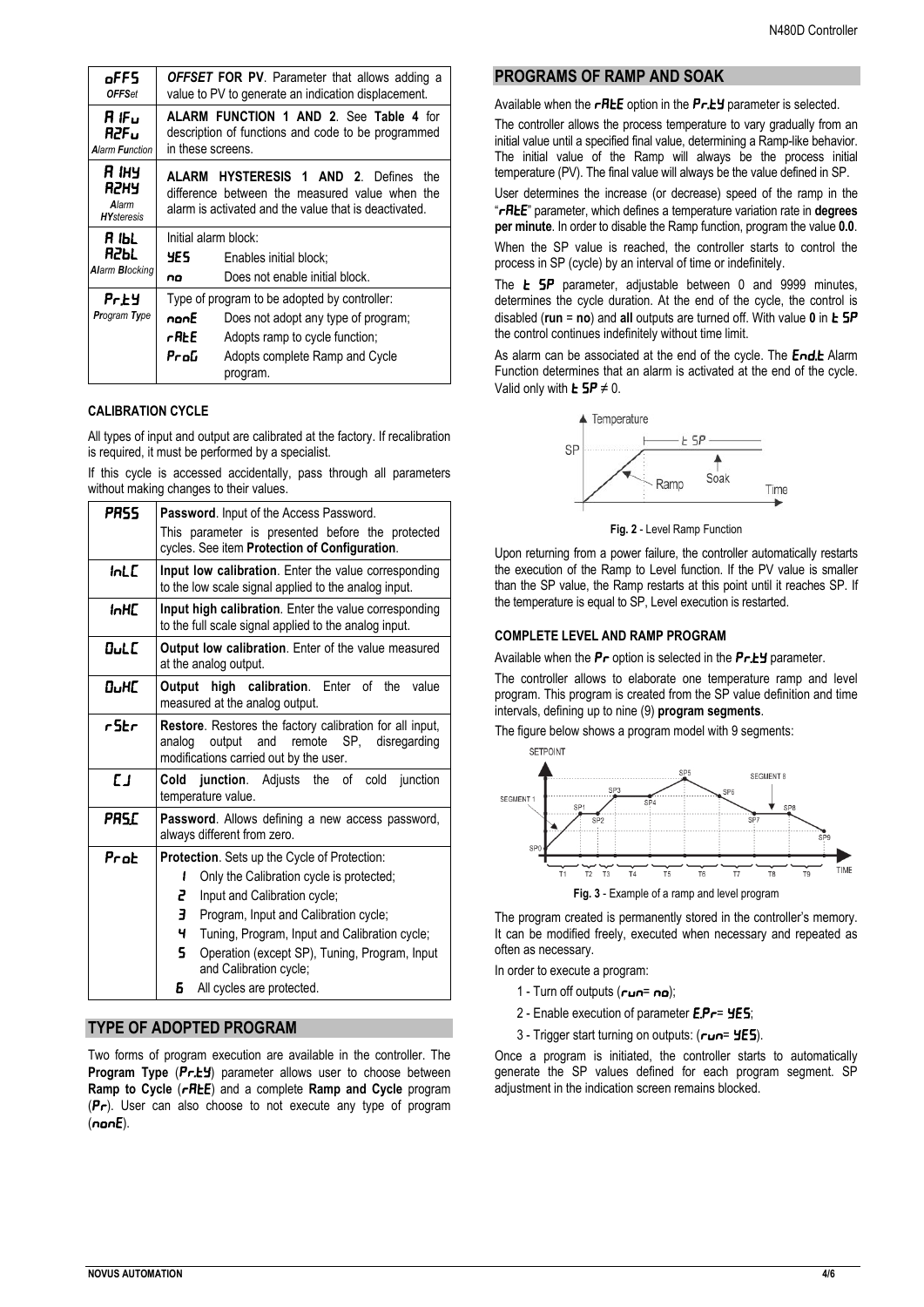#### **PROGRAM TOLERANCE FUNCTION - PLoL**

The "PtoL" program tolerance program defines the maximum error limit between the PV and SP values during program execution. If this limit is exceeded, the timing of the segment (Pt1…Pt9) is interrupted until the error is within the established tolerance. With a value > 0, the user indicates in the program that priority must be given to PV regarding the determined time values.

If zero tolerance ( $P$ **LoL** =  $\bf{0}$ ) is programmed, the controller executes the program defined without considering eventual errors between PV and SP. Thus, the user defines that the priority be given to the program execution time.

### **PROGRAMS WITH FEW SEGMENTS**

In order to execute a program with a smaller number of segments, just program 0 (zero) for the time interval that follows the last segment of the desired program.



**Fig. 4**- Example of a program with only 3 segments

#### **SUCCESSIVE REPETITIONS OF A PROGRAM**

The elaborated program can be repeated several times, always restarting immediately after each execution.

The **rPLP** (rePeat Program) parameter, in the Program cycle, configures the number of times the program must be **REPEATED**. It determines the number of executions beyond the initial execution.

With zero (0), the program is executed only one time. It will not be repeated.

**Important**: After the last execution of the program, all controller outputs are turned off and the **RUN** parameter changes to **OFF**.

## **AUTO TUNING OF PID PARAMETERS**

During the **automatic tuning** the process is controlled in ON / OFF mode in the programmed SP - the Ramp to Level function is disabled. The **automatic tuning** may take many minutes to the concluded, particularly in slow processes. Some recommendations for the automatic tuning process are:

- Program SP to a value close to the point at which the process will operate after tuning.
- Enable automatic tuning on the " $R$ <sub>Lun</sub>" screen by selecting  $4E$
- Program the value  $4E5$  on the " $ru$ <sup>"</sup> screen.

The "**TUNE**" indicator on the display stays lit until the completion of the **automatic tuning** process.

During the execution of automatic tuning, large oscillations can be induced in the process around the set point. Check if the process supports these oscillations.

If the automatic tuning does not result in a satisfactory control, refer to **Table 2** for guidelines on how to correct the behavior of the process:

| <b>PARAMETER</b>    | <b>VERIFIED PROBLEM</b>       | <b>SOLUTION</b> |
|---------------------|-------------------------------|-----------------|
| Proportional Band   | Slow answer                   | Decrease        |
|                     | Great oscillation             | Increase        |
| Rate of Integration | Slow answer                   | Increase        |
|                     | Great oscillation             | Decrease        |
| Derivative Time     | Slow answer or<br>instability | Decrease        |
|                     | Great oscillation             | Increase        |

**Table 3** - Guidance for manual adjustment of the PID parameters

# **ALARMS FUNCTIONS**

The minimum and maximum alarms are used to signalize extreme temperature values. These extreme values are defined on the "RISP" and "**R25P**" screens.

Differential alarms are used to signalize deviations between temperature and set point control (SP). Values defined by user on the "RISP" and "R25P" screens represent the values of these deviations.

Initial blocking prevents alarm activation when the controller is turned on until the temperature reaches the SP value for the first time.

The error alarm in the sensor allows to signalize errors in the sensor.

The Level End function (End.t) determines that the alarm be activated the end of the cycle.

With **Event Alarm**, an alarm is activated during execution of a certain program segment.

**Table 4** illustrates the operation of each alarm function, using alarm 1 as an example, and presents its identification code on the " $\mathbf{H} \mathbf{I} \mathbf{F} \mathbf{u}$ " e "A2Fv" screens:

| <b>PROMPT</b> | <b>TYPE</b>                                      | <b>ACTION</b>                                                                                                     |
|---------------|--------------------------------------------------|-------------------------------------------------------------------------------------------------------------------|
| oFF           | Disabled                                         | Output is not used as alarm.                                                                                      |
| Lo            | Minimum<br>value<br>(Low)                        | ▶ <sub>PV</sub><br>ON<br>SPAn                                                                                     |
| H I           | Maximum<br>value<br>(High)                       | PV<br>ON<br>SPAn                                                                                                  |
| d IF          | Differential<br>(diFerential)                    | PV<br>ON<br>$PV -$<br>ON<br>ON<br>$SV + SPAn$<br>$\overline{\rm sv}$<br>SV - SPAn<br>SV + SPAn<br>SV - SPAn<br>SV |
|               |                                                  | Positive SPAn<br>Negative SPAn                                                                                    |
| d IFL         | Minimum<br>Differential<br>(diFerential<br>Low)  | SPAn positive<br>SPAn negative<br>PV<br><b>PV</b><br>ON<br>ON<br>SV - SPAn<br><b>SV</b><br>SV - SPAn<br>SV.       |
| d IFH         | Maximum<br>Differential<br>(diFerential<br>High) | ON<br>ON<br>PV.<br>Å,<br>SV + SPAn<br>SV + SPAn<br><b>SV</b><br>Positive SPAn<br>Negative SPAn                    |
| iErr          | Sensor Break<br>(input Error)                    | Activated when the input signal of PV is<br>interrupted, out of the range limits or<br>Pt100 in short-circuit.    |
| Endb          | End of Level                                     | Activate at the end of the cycle time.<br>Once the alarm is triggered, pressing any<br>key will deactivate it.    |
| r5            | Fvent<br>(ramp and<br>Soak)                      | Can be activated at a specific segment of<br>program.                                                             |

**Table 4** – Alarm functions

Where SPAn refers to Setpoints of Alarm **SPR 1** and **SPR2**.

## **PROBLEMS WITH THE CONTROLLER**

Serial Number.

Connection errors and inadequate programming are the most common errors found during the controller operation. A final revision may avoid loss of time and damages. The controller displays some messages to help the user identify problems.

- Sensor measuring temperature below the specified minimum.
- Sensor measuring temperature above the specified maximum.
- $\boxed{F -}$ : Controller failure or sensor error, examples: Thermocouple open, Pt100 open in short circuit or poorly connected. If the "Error" message persists after analysis of the installation, contact manufacturer informing equipment's